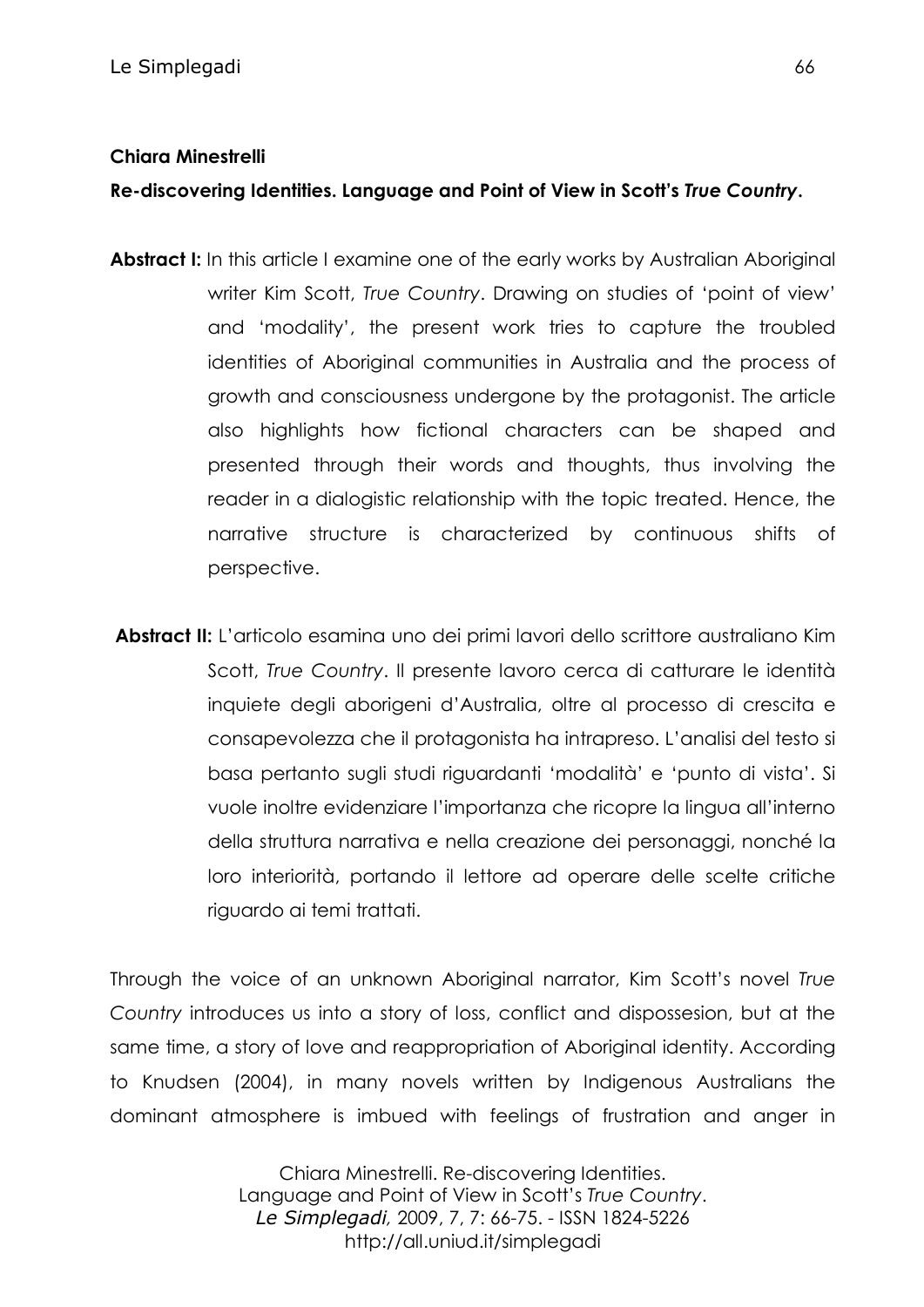representing the Aboriginal social reality along with the communities' alienation and loss of identity. Nevertheless, Scott's novel attempts to strike a balance between positive and negative aspects of the same phenomenon.

The story is about a teacher of Aboriginal descent who decides to find his roots and true identity in a remote mission village in Western Australia, called Karnama. Billy's story, the protagonist, intertwines with many other stories; his voice, which dominates at the beginning of the novel, is accompanied by a choir of different Aboriginal voices which take over the 'White' voice as the story develops. To use a Bakhtinian expression, we can define Scott's narrative technique as a 'polyphony' of 'unmerged voices and consciousnesses'. (Bakhtin, 1984:6)

This paper focuses on the crucial role played by the narrative technique of point of view on the ideological plane in Kim Scott's *True Country* and draws on theories of prose composition inspired by Fowler (1996). Furthermore, an analysis of modality at work will be discussed using Simpson**'**s (1993) and Toolan's framework (2001). The notion of 'ideology' adopted throughout this article is intended as the way "in which what we say and think interacts with society. An ideology therefore derives from the taken-for-granted assumptions, beliefs and value systems which are shared collectively by social groups. And when an ideology is the ideology of a particular powerful social group, it is said to be *dominant*." (Simpson, 1993: 5). The value and belief system is reflected in the way the narrative is constructed and in the stylistic choices the author makes. Ideology can lie either at the grammatical level, in lexical elements and their semantic aspect or inside the fictional world of the characters. Thus, after a short introduction on how different modes of speech are combined together in order to convey idelogies, I will briefly explore some modality patterns used in the development of the novel alongside an analysis of style and language varieties, which is to be interpreted from a critical point of view of discourse.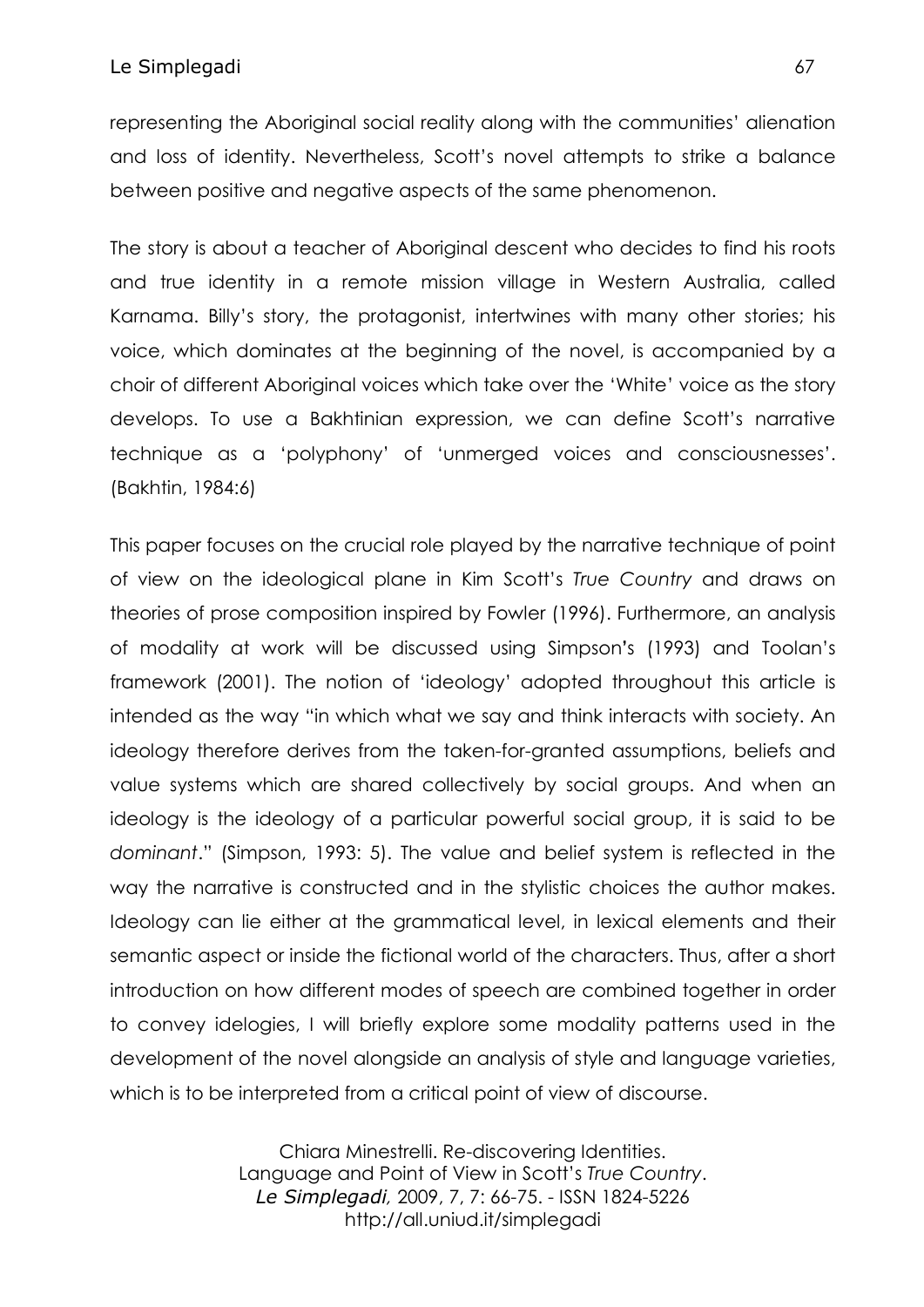The aim of this article is an analysis of the language and narrative modes adopted by the writer to show the development undergone by the protagonist of the novel, from an initial state of alienation and a sense of detachment from the Aboriginal community to the abandonment of all 'dominant-colonial' mentality and its stereotypes. By incorporating historical accounts from 'White' archives (1), Scott signals how Western history tried to imprison the 'Other', eradicating Aboriginality and giving a personalised and biased version of historical events. By letting Fatima and other members of the community speak, the author creates an effect of estrangement and, as a consequence, the reader is confused by a continuous shift of narrator, hence he/she is forced to go beyond one given truth. The relativism displayed throughout the text is achieved by using different language varieties. The author's standard Australian English is a way to put his work on the market and a guarantee to help the 'Western' reader feel more comfortable with the subject mater. In my view, all the instances where the text displays descriptive narrative modes, characterized by a diminished presence of modalizers, along with a sophisticated terminology which draws from Australian standard English and an omniscient third person narrator, contribute to creating a seemingly neutral authorial position. We can thus infer that the narrator is distancing himself from the story. This attitude entails an attempt to approach and confront canonical literature from an 'external' perspective. As a result, descriptions such as: "The old woman slowly turned and peered short-sightedly. The lenses of her spectacles were very thick and her eyes moved behind them like dark fish in a bowl. Her hair hung in thick grey ropes and stopped just short of her shoulders."(Scott 2008: 32) represent a way of normalizing something which is not familiar to a Westernised audience. Billy's search for a true identity becomes part of a major project; the ongoing process of reconciliation and recognition between the 'White' and 'Black' community (2).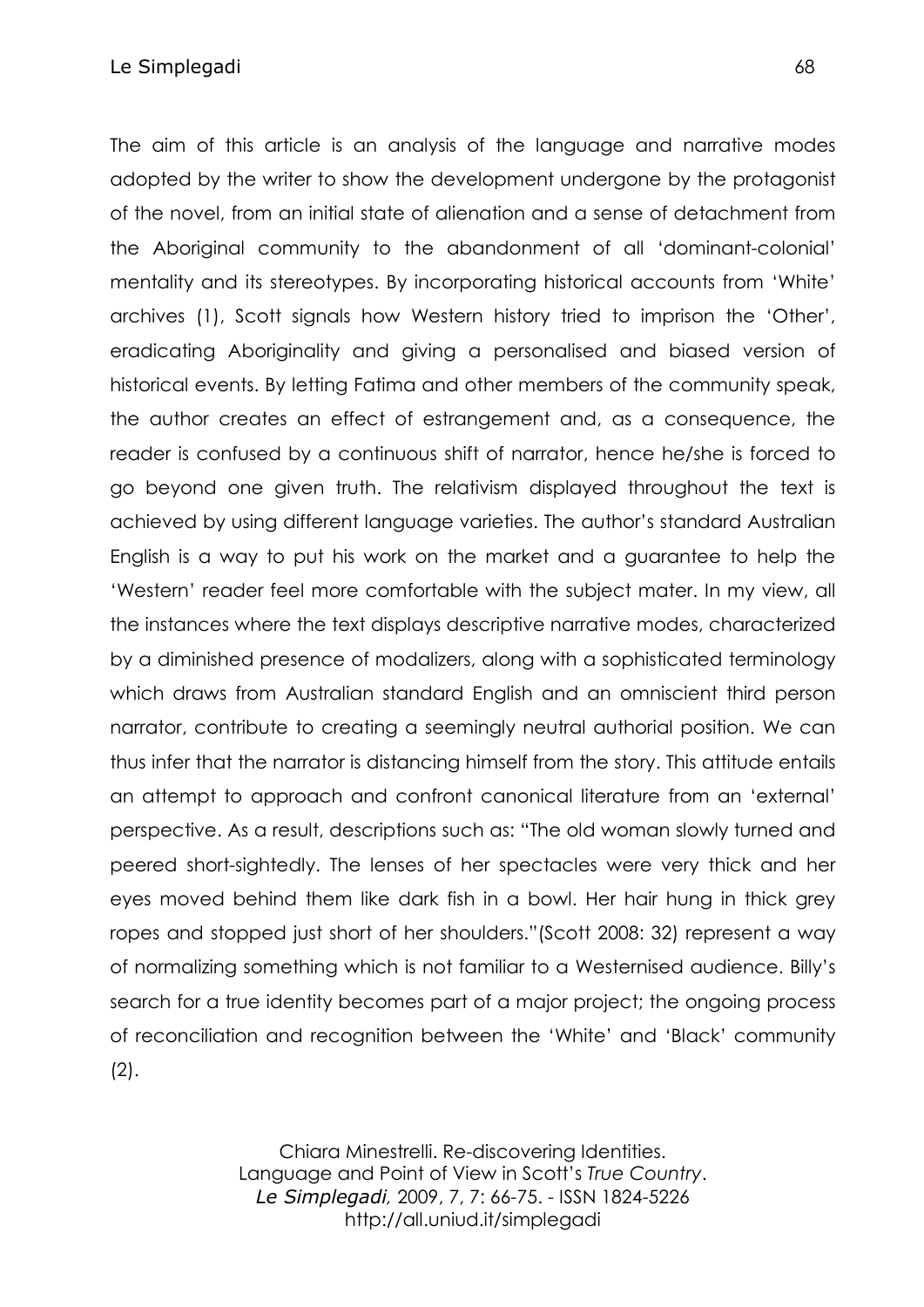### Le Simplegadi 69

According to the complex textual structure of the novel, a precise classification of the narratorial mode in Fowler's theory (1996) revised by Simpson (1993) is not immediately recognizable. The book alternates first person and third person narration: (free) direct discourse mixes with (free) indirect discourse, as in the following: "One night Sister rang the mission. We only had phones in Karnama a little time then. She was frightened, Murray he could hear it in her voice as soon as she spoke. *Murray, please can you come? There's drunken men outside the clinic. Shouting out and calling my name. They cannot even hardly stand up."* (Scott, 2008: 141, my emphasis). This chapter begins with a third person narrator and continues with an unknown narrator's thoughts and words; the focalization comes from within an Indigenous person's mind. We can infer the narrator's background by dint of the use of the pronoun "We", which refers to the Indigenous community in Karnama. The writer usually lets Aboriginal people speak: "You gardiya hole. You don't trust us Aborigines? You don't wanna help black people? One day I make you sting, I lift you proper. [...]" (Scott 2008: 129) and the story blurs into a fusion of voices, while clearing the ground for Aboriginal storytelling.

The peculiarity of this novel lies in the absolute lack of a univocal dominant narrative pattern. There is a shift from category A to category B narrative, as proposed by Simposon's model. In Simpson's *Language, Ideology and Point of View* (1993), 'category A' narratives are referred to as: "those which are narrated in the first person by a partecipating character within the story". This category can be further subdivided into three patterns of modality: positive, negative and neutral. 'Category B' narratives have a third person narrator (heterodiegetic) and can be divided into: 'narratorial' and 'reflector mode'. (Simpson, 1993: 55). Where the story is told by Indigenous voices we have a predominance of A-ve sequences. (A-ve) narratives display a negative shading in that they are rich in epistemic and perception modalities (epistemic adverbs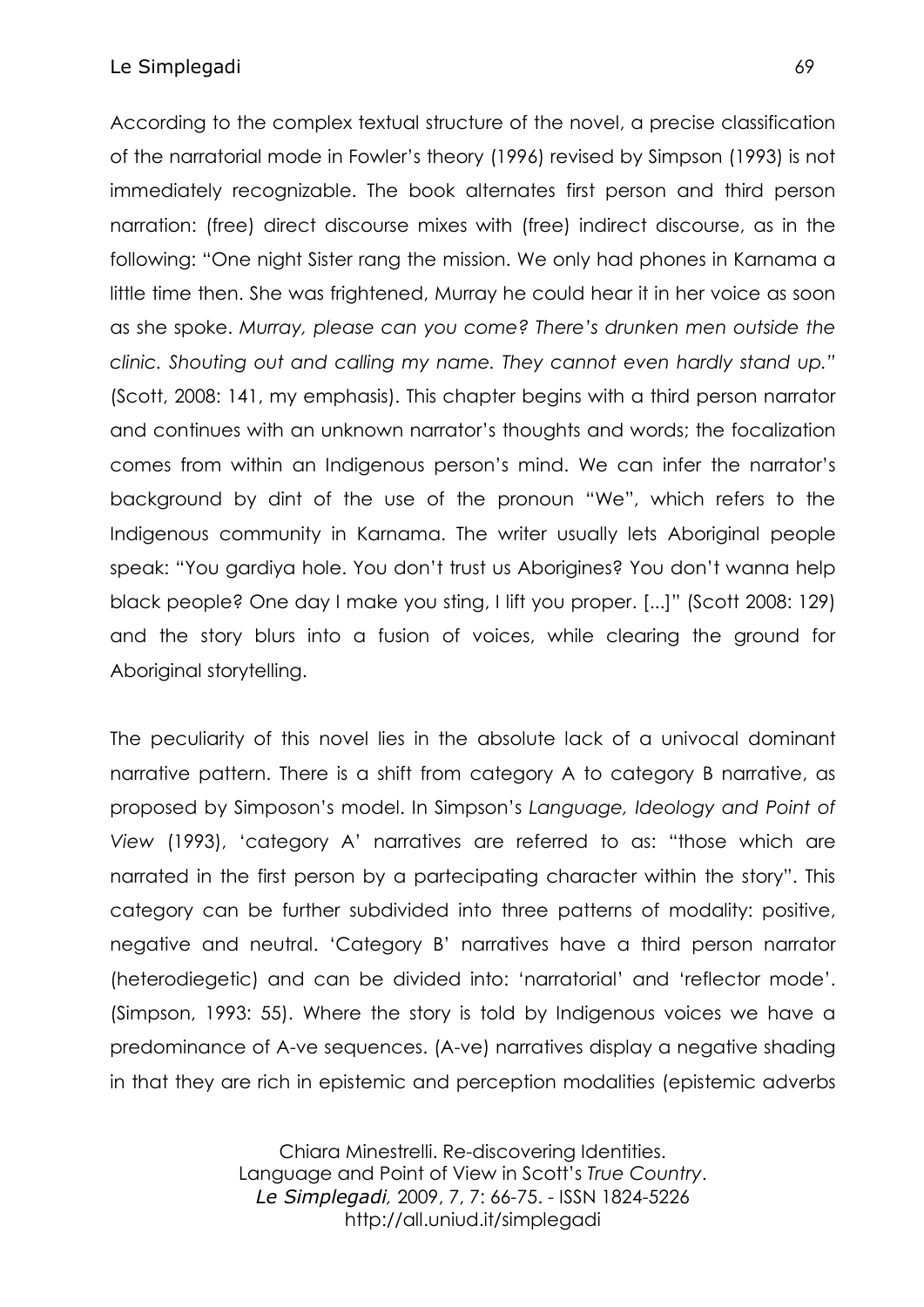and modal lexical verbs, epistemic modal auxiliaries), like in the following: "[...]Or *maybe* they want to steal our secrets [...] *Maybe* we will have to change. *Maybe* make more things sacred. [...] *Maybe* we make a little building like a church ourselves. You know, you can't act the fool with our law." (Scott, 2008: 166. My emphasis). As we can see, the epistemic modal adverb *maybe* always precedes the main proposition. The end result is that 'white' readers feel emotionally involved in the narrative fabric, closer to the narrator's feelings and start self-questioning about the moral and social system at stake. These transitional moments have a disorienting role, in that they are normally placed after descriptions of concrete and usually positive actions. On the contrary, by employing an objective and distancing third person narrator, the author takes an apparently external and objective stance towards the writing process. As Muecke points out (1984), the use of first, second and third person narrator places the addressee in different positions according to the type of text adopted by the author: third person narrators give an impartial and objective view of the overall story, whereas the first, and in this particular instance, the second person can appeal and let the reader into the events, as the story displays its true colours.

The introductory part begins with a remarkable presence of second person pronouns, which have the function to address the reader as well as the protagonist and direct them into a new world; into the self: "You listen to me. We're gunna make a true story. You might find it's here you belong. A place like this" (Scott, 2008:15). These words work as an initiation rite; they are an invitation to look for our true identity. Subsequently, the story shifts from a third person to a first person narrator; from a homodiegetic person (Genette, 1980) to a heterodiegetic one; internal and external focalization interchange. Various modes of speech are adopted as well, in order to embrace different viewpoints and insights. This narrative technique aims at reproducing the difficult process of reconcilement within the Aboriginal traditions and Australian society. It allows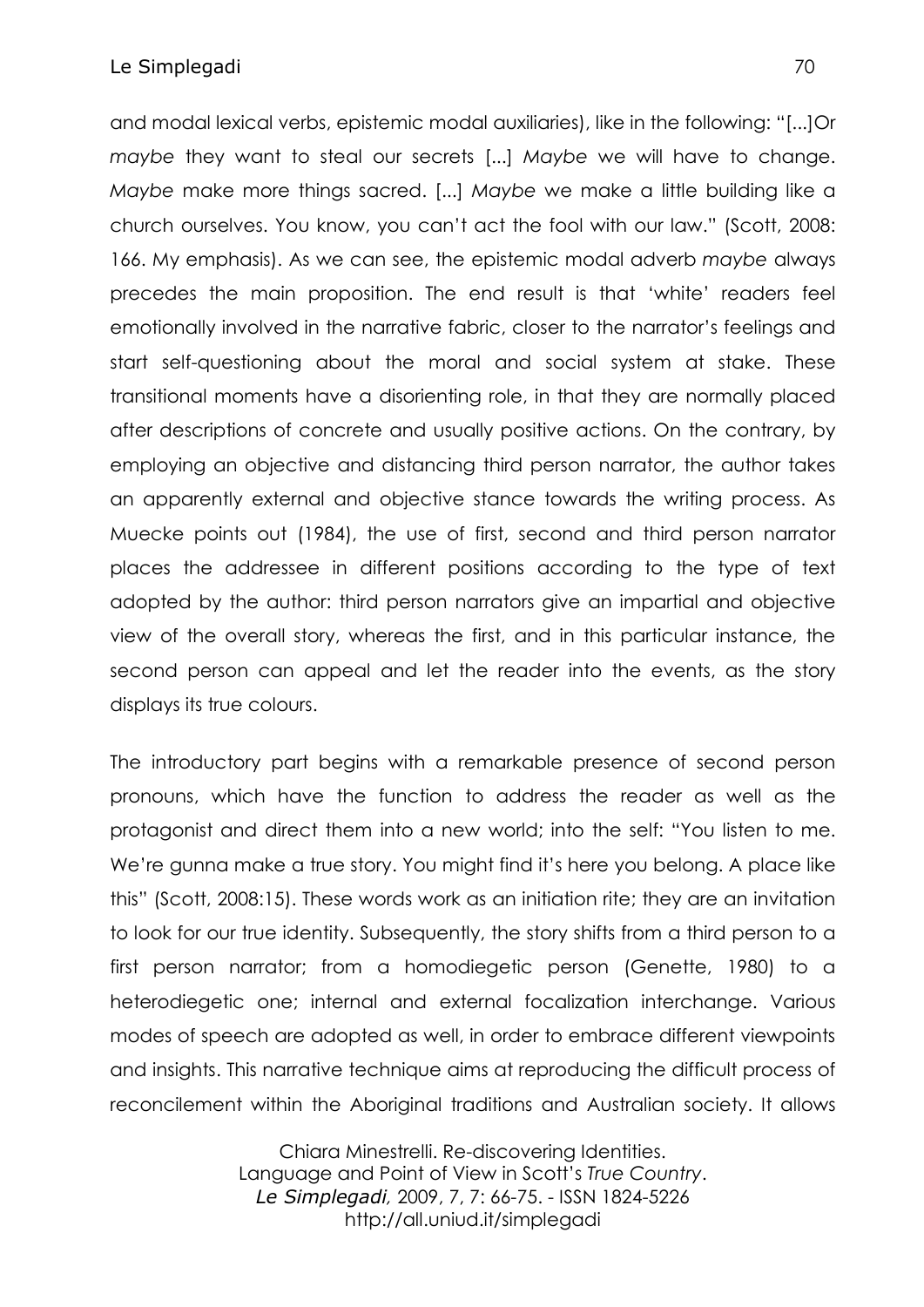#### Le Simplegadi 71

the reader to be part of the psychic processes within the characters' minds, by enabling us to share or deny their value system. As a consequence we, as readers, are induced to feel a sense of displacement and confusion. As Toolan (2001) points out, the casual overlapping of various "ideological orientations" leads to emotional upheaval in the reader, who is "[...] torn between different views of certain events in particular and of the [...] world in general." (Toolan, 2001: 64).

In Scott's novel there is a strong prevalence of free direct discourse (both speech and thought), which gives the impression of a spontaneous and free dialogue between characters, a flow of thoughts, as if they were sitting in a circle telling Dreamtime stories. When the "I" speaks, both 'White' and 'Aboriginal', the narration becomes more vibrant and highly emotional. The reader is compelled to collaborate with the author in interpreting and understanding who is speaking. At a graphic level, the devices used by the author to separate the many voices which alternate throughout the narrative structure is a blank space between each paragraph and a change of narrative mode.

Scott adopts different perspectives and moulds the narrative rhythm according to the person who is speaking. Introducing the Bakhtinian notion of 'heteroglossia', we can say that the novel on examination exploits different world views and linguistic varieties of the English language in order to establish a dialogic relationship among writer/speaker and reader/listener. When the narrative gets more descriptive, the writer uses Australian standard English, whereas the non-standard idiomatic varieties are attributed to individual characters. The structure of the novel deconstructs the Western canon in that the initial abundance of descriptions makes room for sociolinguistic marked varieties of the standard. The omniscient narrator's language is absorbed into the Aboriginal and colloquial 'Englishes' of the Indigenous community.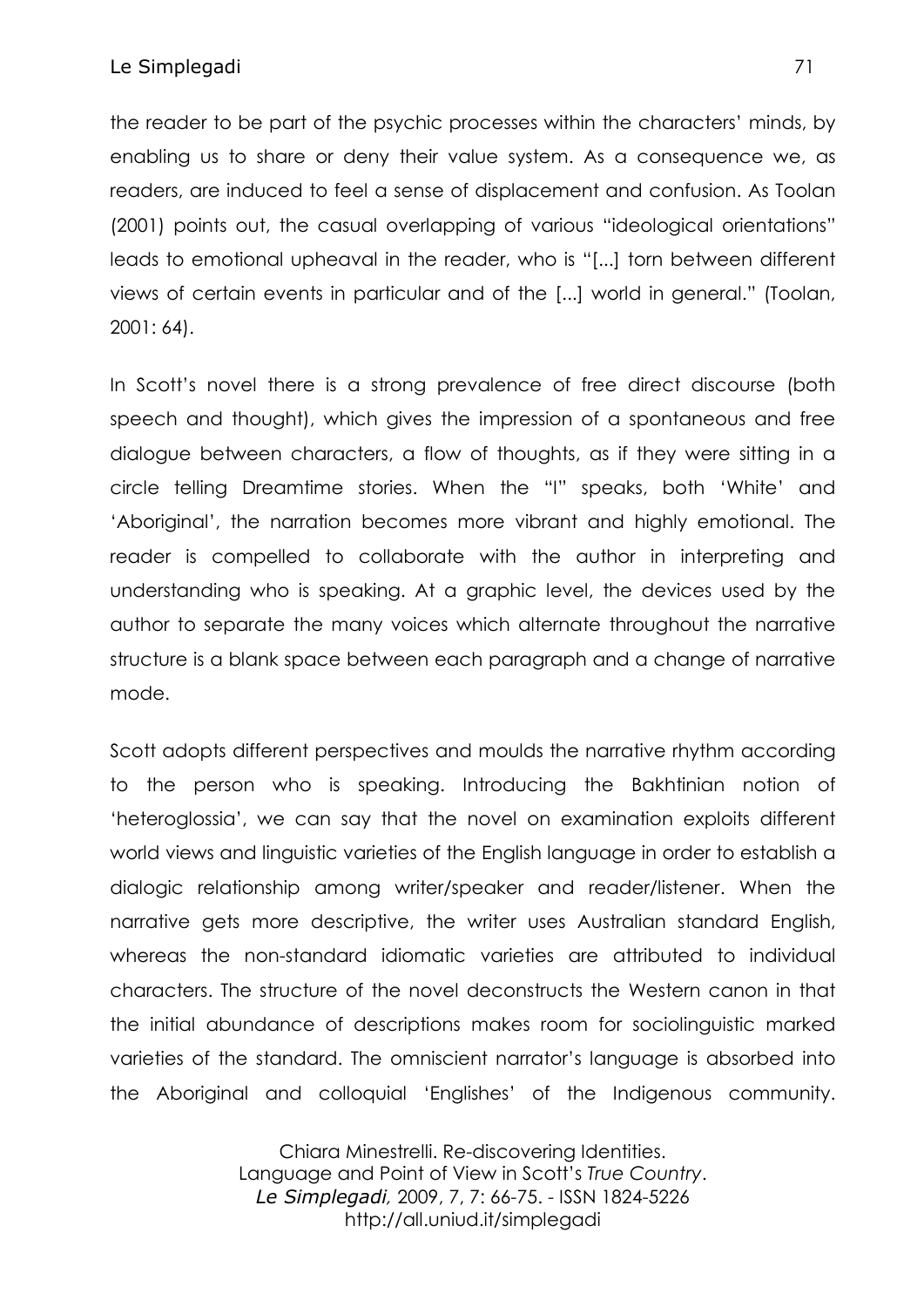Furthermore, the protagonist varies his register whenever it is required, depending on the social environment and the situation. Borrowing Halliday's (1994) terminology, we can say that when the 'I' speaks, grammar and vocabulary confirm the *mode* of discourse as spoken narrative of private experiences; the *field* being an account of personal events. As a consequence, the *tenor* of discourse results more colloquial and informal through expressions of direct address, evaluative adjective phrases, hesitations like: "I...I dunno if.." (Scott 2008: 183) and coarse language such as: "Shit, I wonder if you grabbed 'em young and tied their fuckin' feet up..", "Fuckin' legs." (Scott, 2008: 210). Varieties of English (standard Englishes, Aboriginal and colloquial Australian Englishes) are thus enhanced by individual idiolects (3). The nuances of these idiolects are represented in the text through a series of techiques so as to reproduce the most common features of spoken discourse, for instance: the use of lexical elements typical of Australian colloquial English (eg.: "reckon" instead of "think", "bloke", "mate"), the omission of verbal elements (eg.:"good car this"), repetitions (eg.: "again again again"), onomatopoeic words (eg.: "Aiee!"), the use of figures of speech, such as aphaeresis (eg.: "im" instead of 'him'; "get 'em" for 'get them'), apocope (eg.: "fella"), assimilation of letters and sounds from two words into one (eg.: "dunno", "wanna", "gunna").

What we have seen so far is the way language reflects major social factors by giving voice and reshaping them into the fictional fabric. The great fascination attached to stories is to be found in their potential to pass on complex webs of symbols and hidden meanings; similarly, grammatical structures, along with lexical choices: "[...] are always made against the background of their history of use in the community, they carry the `freight' of their associations with them, and a text must often struggle to appropriate another's word to make it its own" (Lemke, 1992: 85)**.**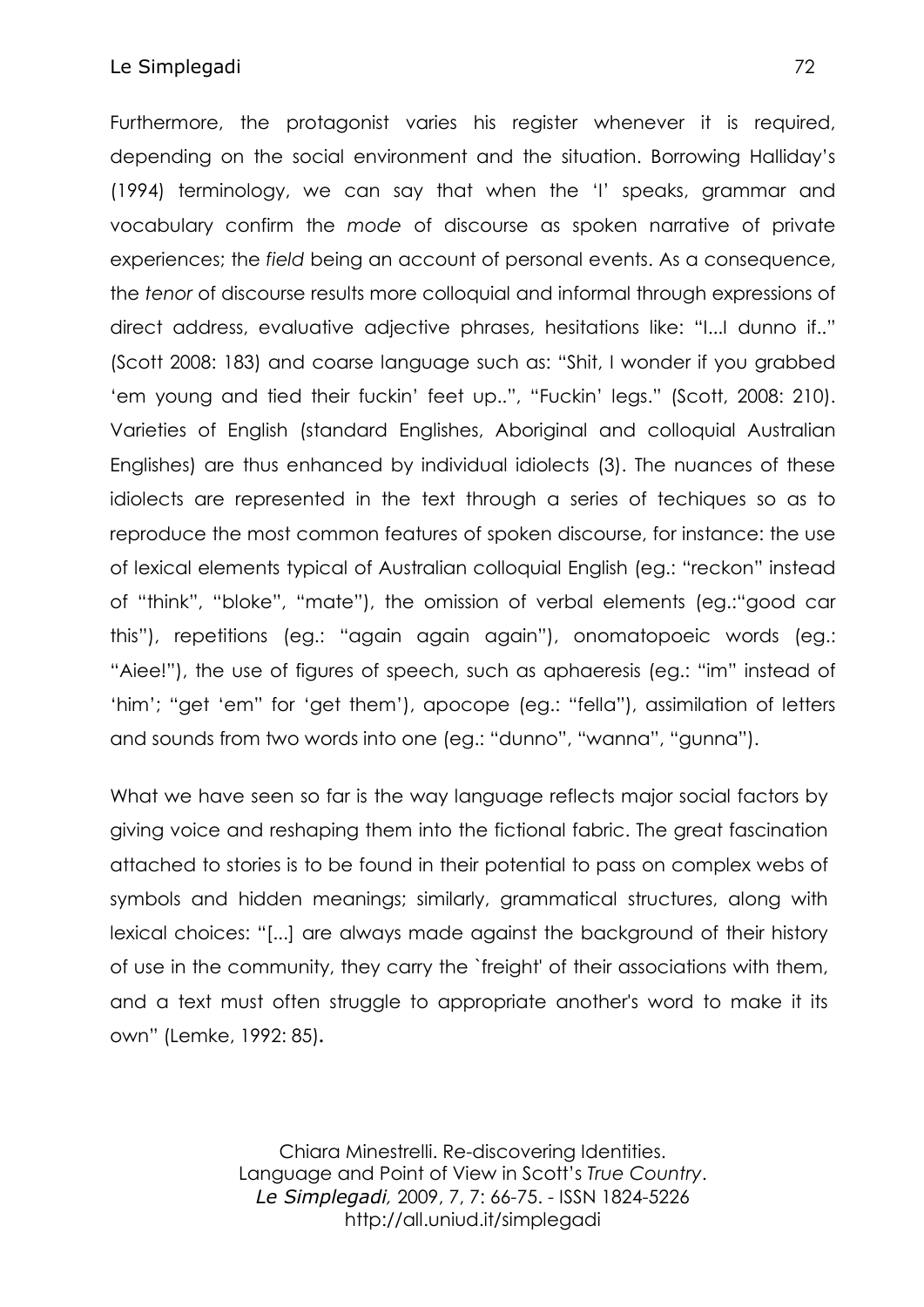This article only skims the surface of the complex topic of character's construction through language and point of view. Yet, by reflecting major social events in the mechanisms which rule local stories, the protagonist's life takes part in a process of transformation and regeneration, thus seeking his true identity. As Bhabha states, reporting Fanon's words: "The knowledge of the people depends on the discovery […] '*of a much more fundamental substance which itself is continually being renewed*'" (Bhabha 1994: 218). Thus, the Aboriginal voice takes over again at the end of the novel, by framing a circular narration which leads the reader into an undiscovered personal dimension: "Now you know. True country. Because just living, just living is going downward lost drifting nowhere, no matter if you be skitter-scatter dancing anykind like mad. We (4) gotta be moving, remembering, singing our place little bit new, little bit special, all the time. We are seriuos. We are Grinning. Welcome to you." (Scott, 2008: 299)

# **NOTES:**

- 1. By 'white archives' I refer to a specific passage in the book where the author mentions the "mission journals" (Scott 2008:41) written by the first missionaries about the community of Karnama.
- 2. The use of labels based on racial parameters, such as 'black' and 'white' is intended in a critical way, so as to stress the tendency to create binary systems of opposites within Western societies. Such a dichotomy is to be ascribed to many studies on Indigenous and, more extensively, Australian literature (see Muecke 1984, Shoemaker 1989).
- 3. The term *idiolect* has been introduced by Bloch (1948) to represent one person's speech about a single subject for a certain period of time and refers to any variety of language who possesses the intrinsic properties of single individuals. According to him an 'Idiolect' is: "The totality of the possible utterances of one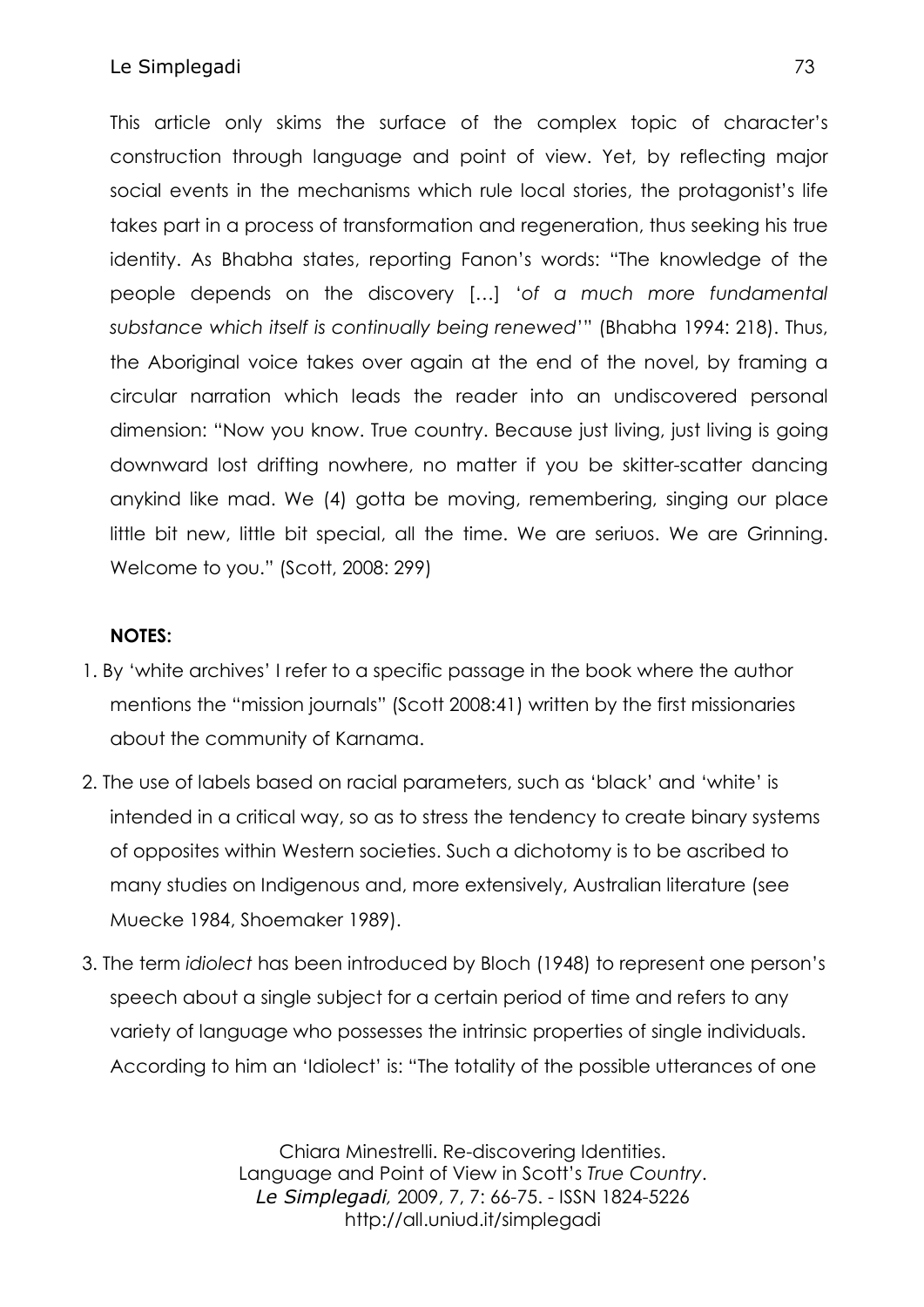speaker at one time in using a language to interact with one other speaker [...]". (Bloch 1948:7)

4. He talks on behalf of the Aboriginal community. The inclusive 'We' is meant to be an indicator of openess of the Indigenous people towards Western culture; an attempt to establish a partnership. The opposition between the initial 'You' and the final 'We' is a clear sign of a linguistic and narrative development, in that it goes beyond the boundaries imposed by ethnic dissimilarities .

# **BIBLIOGRAPHY:**

Bakhtin, Mikhail. 1986. *Speech Genres and Other Late Essays*. Austin, Tx: University of Texas Press.

Bakhtin, Mikhail.1984 *Problems* o*f Dostoevsky's Poetics*. Minneapolis: University of Minnesota Press. 6.

Benterrak, Krim, Muecke, Stephen and Roe, Paddy. 1984. *Reading the Country, Introduction to Nomadology*. South Fremantle, WA: Fremantle Arts Press.

Benveniste, Émile. 1971. *Problems in General Linguistics*. Coral Gables, Fl: University of Miami Press.

Bhabha, Homi K. 1994. *The Location of Culture*. London and New York: Routledge.

Bloch, B. 1948. "A set of Postulates for Phonemic Analysis", *Language* 24. 3-47.

Fowler, Roger. 1996 [1986]. *Linguistic Criticism*. New York: Oxford University Press.

Genette Gérard. 1980. *Narrative Discourse*. New York: Cornell University Press.

Halliday, Michael A.K. 1994 [1985]. *An Introduction to Functional Grammar*. London: Edward Arnold. Second.

Knudsen, Eva Rask. 2004. The Circle and the Spiral: A study of Australian Aboriginal and New Zeland maori Literature in *Cross Cuultures* 68. Amsterdam/New York: Radopi.